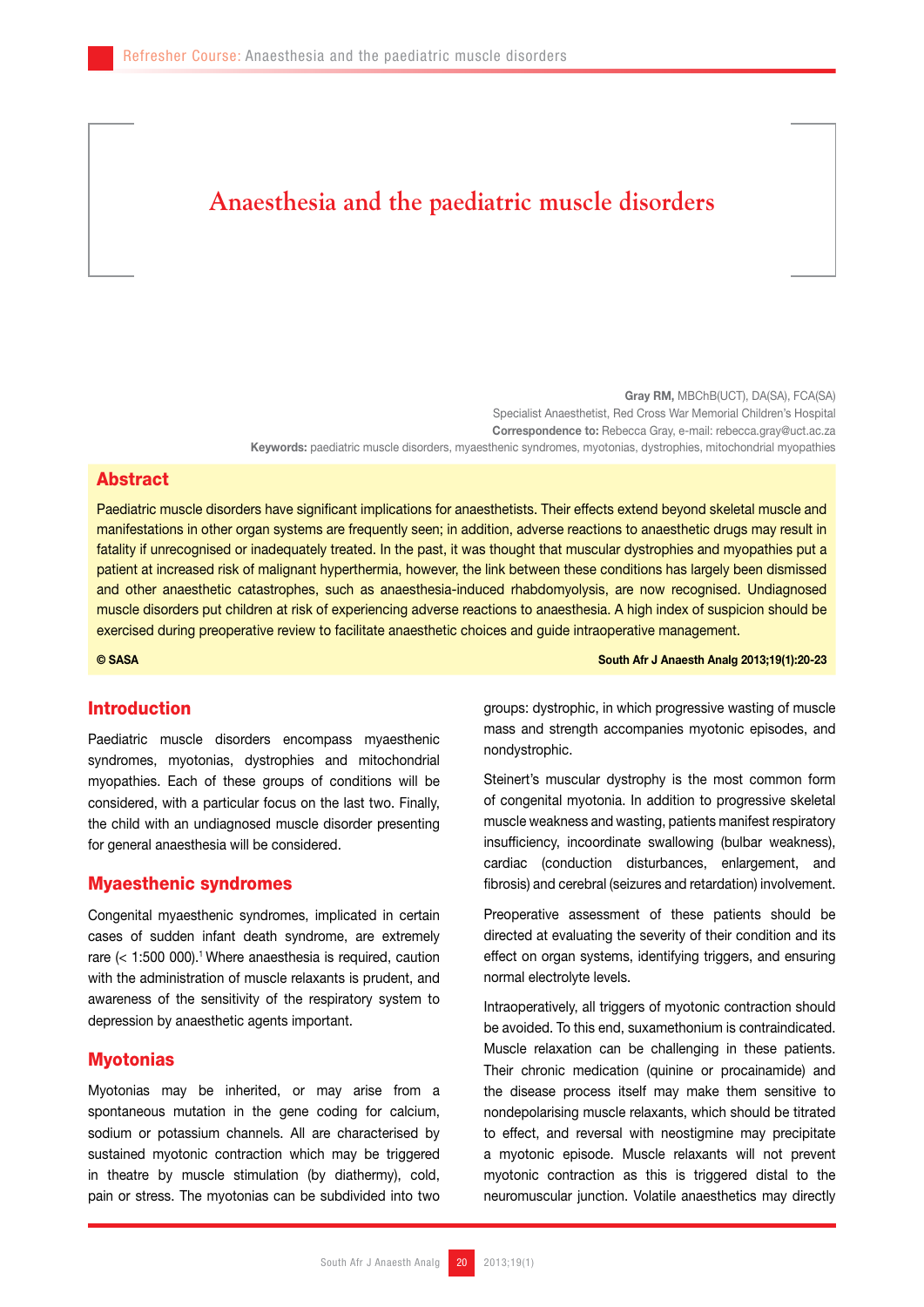counteract the myotonia to an extent, but their respiratory depressant effect must be anticipated in the spontaneously breathing patient. Masseter spasm on induction may make airway instrumentation difficult. Diaphragmatic and intercostal spasm will interfere significantly with ventilation. Good analgesia is the key to preventing myotonic contraction in the intra- and postoperative periods. Opiate sparing medications and regional anaesthesia should be used wherever possible.<sup>2</sup>

# Muscular dystrophy

Duchenne and Becker muscular dystrophy, the most prevalent of the muscular dystrophies, are X-linked recessive conditions in which the muscle-stabilising protein, dystrophin, is abnormal. Duchenne muscular dystrophy has an incidence of approximately 1:3 500 live male births, and most patients will be symptomatic by five years of age. It is characterised by delayed milestones, progressive muscle weakness with calf pseudohypertrophy, mental retardation in one third and the development of a cardiomyopathy. Over 50% of patients will have a clinically relevant dilated cardiomyopathy by 15 years of age.3 Death is expected in early to mid-adulthood because of progressive cardiomyopathy or respiratory insufficiency.

Becker muscular dystrophy is milder, and weakness may only become apparent in adolescence. Cardiomyopathy develops concurrently and death is expected between the fourth and seventh decades.

Female carriers of both mutations may have mild musculoskeletal abnormalities (scoliosis) and are at risk of cardiomyopathy.

The anaesthetic risks that relate to these disorders are varied and substantial. A difficult airway may be anticipated because of macroglossia in Duchenne muscular dystrophy. The respiratory system requires careful preoperative assessment and optimisation. Kyphoscoliosus, causing restrictive lung disease, is compounded by respiratory muscle weakness that predisposes the patient to recurrent lung infections. Postoperative noninvasive ventilation may be useful, especially after major surgery such as scoliosis repair, but requires preoperative preparation of the patient.

Cardiac dysfunction may manifest clinically as a resting tacchycardia or other arrhythmia. An echocardiogram is notoriously unreliable at predicting the severity of myocardial dysfunction,<sup>4</sup> and cardiac magnetic resonance imaging or a dobutamine stress echocardiogram may be preferable as patient weakness prevents a traditional stress echocardiogram. Preoperative optimisation with angiotensin converting enzyme-inhibitors may be indicated. Patients who have been identified with cardiomyopathy preoperatively should be invasively monitored and have adequate venous access intraoperatively. Hypovolaemia may precipitate cardiac arrest in the context of severe cardiomyopathy so meticulous attention to fluid status is crucial. Myocardial depressants, such as volatile anaesthetics and propofol, should be used cautiously. Early intervention with inotropes may be life-saving.

Patients with Duchenne muscular dystrophy are reported to have an increased bleeding risk which manifests most obviously during major surgery, such as scoliosis repair. This has been postulated to be because of impaired vascular reactivity.5 Adequate venous access should be secured preoperatively and blood products should be available. A cell saver is recommended. Cyclokapron infusion has been shown to reduce transfusion requirements.<sup>6</sup>

Patients with Duchenne muscular dystrophy are susceptible to "malignant hyperthermia (MH)-like" reactions and much academic ink has been spent exploring the link between the two conditions.<sup>7-10</sup> Two systematic analyses of the literature have failed to demonstrate an increased risk of susceptibility to malignant hyperthermia in Duchenne muscular dystrophy and Becker muscular dystrophy, compared to the general population.11,12 Instead the potentially fatal condition of anaesthesia-induced rhabdomyolysis (AIR) has been described.

Acute rhabdomyolysis, following the administration of suxamethonium, is well described, and for many years the drug has been contraindicated for use in patients with known or suspected muscular dystrophies. Although many patients who are known to have Duchenne muscular dystrophy or Becker muscular dystrophy have received volatile anaesthesia without event<sup>13</sup> and only a small minority of muscular dystrophy patients will develop AIR in response to volatile anaesthesia (despite some previously having had an uneventful volatile anaesthetic), current recommendations are for a "trigger-free" anaesthetic and a "clean" anaesthetic machine.12 The reason for the variation in susceptibility is poorly understood.

AIR may present as acute hyperkalaemia and cardiac arrest, postoperative rhabdomyolysis without arrest, or as a gradual increase in temperature and heart rate, without the signs of hypermetabolism or muscle rigidity. Many of the cases of hyperkalaemia and cardiac arrest or rhabdomyolysis without arrest are reported to have occurred in the recovery room after awakening and apparent return to lucidity and movement.

It is postulated that the abnormality in dystrophin renders the muscle membranes frail and susceptible to damage. Dystrophic muscles have reduced mitochondrial metabolic capacity, putting them at risk of rhabdomyolysis in conditions of fasting. Many anaesthetic drugs have been associated with rhabdomyolysis, including propofol,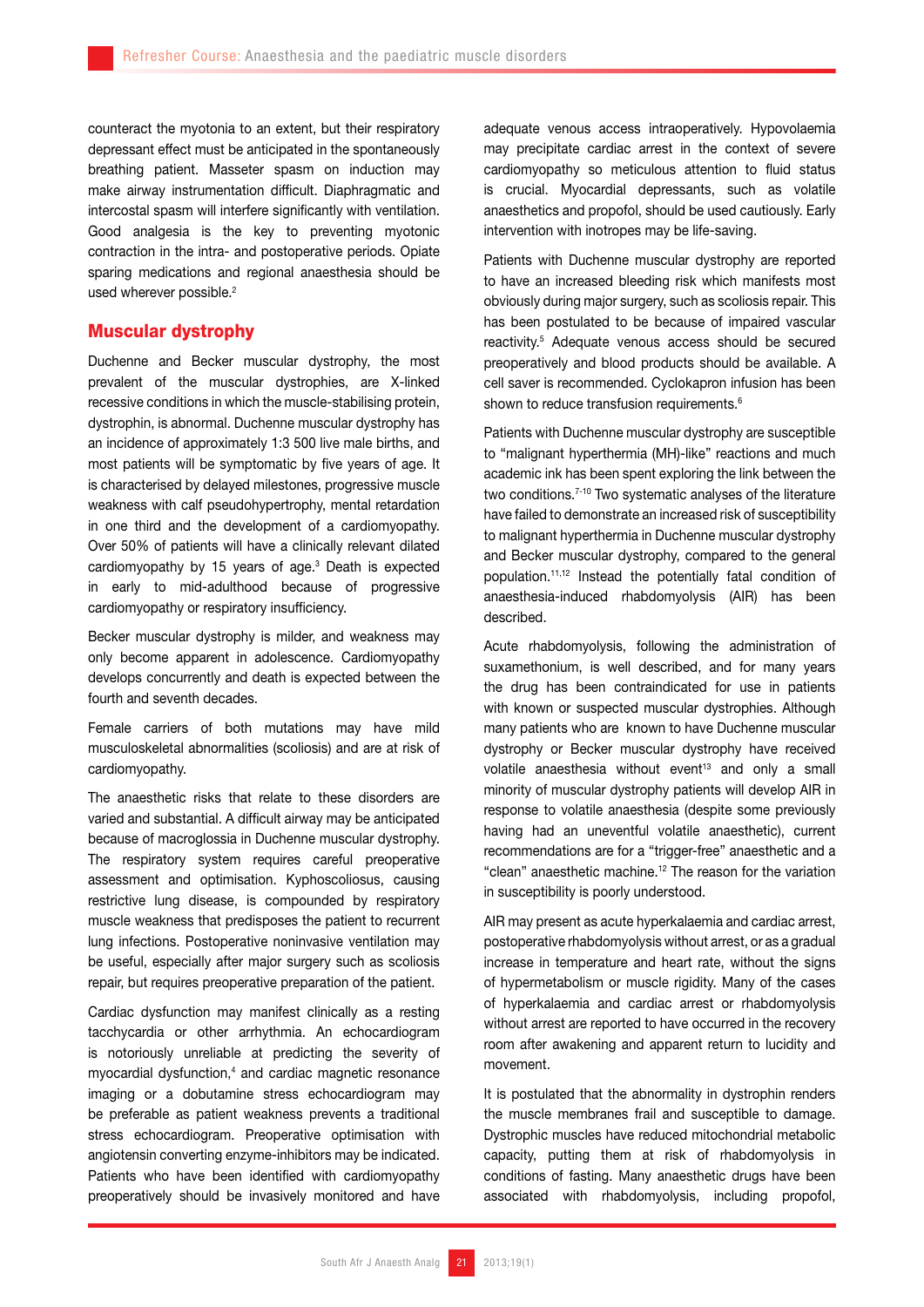ketamine, thiopentone, nonsteroidal anti-inflammatory drugs and benzodiazepines,<sup>14</sup> but volatiles appear to have the most direct action on muscle membranes. Younger patients (often undiagnosed) may be most at risk of severe hyperkalaemia from rhabdomyolysis by virtue of the fact that they have more muscle mass and a greater proportion of fibres attempting regeneration (which makes the muscle fibres more vulnerable to destruction).

If AIR is suspected:

- Discontinue any volatile anaesthesia and convert to total intravenous anaesthesia (TIVA). Change to a "clean" anaesthetic machine.
- Check serial serum potassium, creatinine kinase (CK), myoglobin and urine myoglobin concentrations.
- If potassium concentration is  $>$  5.5 mmol/l, give NaHCO<sub>3</sub>, as well as insulin with 10% dextrose. It is necessary to hyperventilate to shift the potassium intracellularly. Kayexelate can be given via nasogastric tube.
- A urinary catheter should be placed to monitor urine output.
- Intravenous fluids should be given, as well as mannitol to maintain urine output ≥ 1 ml/kg/hour to minimise the risk of renal impairment.

If cardiac arrest develops, or is the presenting event:

- • Intravenous calcium chloride should be given to antagonise the cardiac effects of hyperkalaemia.
- Treat potassium as above, until it is within normal limits, then continue to monitor serially until within normal limits for 24 hours.
- Resuscitation should be continued until the potassium returns to normal.

Renal dialysis and heroic measures, such as the institution of cardiopulmonary bypass, may be required. Dantrolene appears to be of no benefit in this context.

Patients who are known or suspected to have muscular dystrophy should be given a TIVA. They must be prepared for this preoperatively with anxiolysis as required. EMLA® cream should be applied timeously. If there is reason to suspect a difficult airway or venous access, a volatile induction could be considered with conversion to TIVA once the airway and venous access are secured. In these cases, monitoring for potential AIR using serial serum potassium measurements should be considered.

## Mitochondrial myopathies

The mitochondrial myopathies encompass a variety of multisystem disorders in which any one of the mitochondrial oxidative complexes is abnormal. These genetic diseases have variable expression and family members who are afflicted by the same genetic mutation may have differing clinical pictures and varying responses to anaesthetic drugs.

As muscle and nerve tissues are uniquely dependent on mitochondria for energy, the clinical features of these disorders often include myopathy, cardiomyopathy, encephalopathy, seizures and gastrointestinal symptoms. In circumstances in which adenosine triphosphate levels become inadequate (for example, inadequate oxygen delivery or increased oxygen demand), acidosis and cell breakdown occurs. Patients may exhibit these exaggerated metabolic responses to stresses such as fasting, fever, shivering and increases in sympathetic tone (pain).

Preoperative assessment should establish the degree of severity of involvement of each organ system. Baseline serum lactate, electrolyte and CK levels should be checked.

The anaesthetic recommendations revolve around preventing deterioration to lactic acidosis, and include:

- • Giving intravenous glucose-containing fluids preoperatively when *nil per os.*
- Premedicating to avoid anxiety in theatre.
- Treating pain adequately.
- • Keeping haematocrit near normal to facilitate oxygen delivery.
- • Aiming for normotension.
- Keeping warm.
- • Checking glucose, pH, lactate and electrolytes regularly.
- Avoiding lactated fluids.
- • Avoiding respiratory depressants and supporting ventilation to prevent respiratory acidosis and hypoxaemia.
- Avoiding tourniquets.

The association between mitochondrial myopathies and malignant hyperthermia has now been largely dismissed.15 Expert opinion on specific drugs and techniques stems from case reports, series<sup>16,17</sup> and theory. Those with mitochondrial myopathies are thought to be at risk of a propofol infusion syndrome-like clinical picture that may develop more rapidly than the classically described syndrome.<sup>18</sup> Although incident-free propofol exposure has been shown in several case reports, it is recommended that in known or suspected mitochondrial myopathy, propofol should be avoided. Sevoflurane, the least respiratory depressant of the volatiles, may be the best choice for general anaesthesia. A case report of rhabdomyolysis following suxamethonium implies that this drug is best avoided, and a variable response to nondepolarising muscle relaxants has been reported.

# The undiagnosed child

Knowing that a patient has a specific neuromuscular disorder enables specific anaesthetic tailoring, but what of the undiagnosed child who presents for incidental surgery or the hypotonic child needing a muscle biopsy?